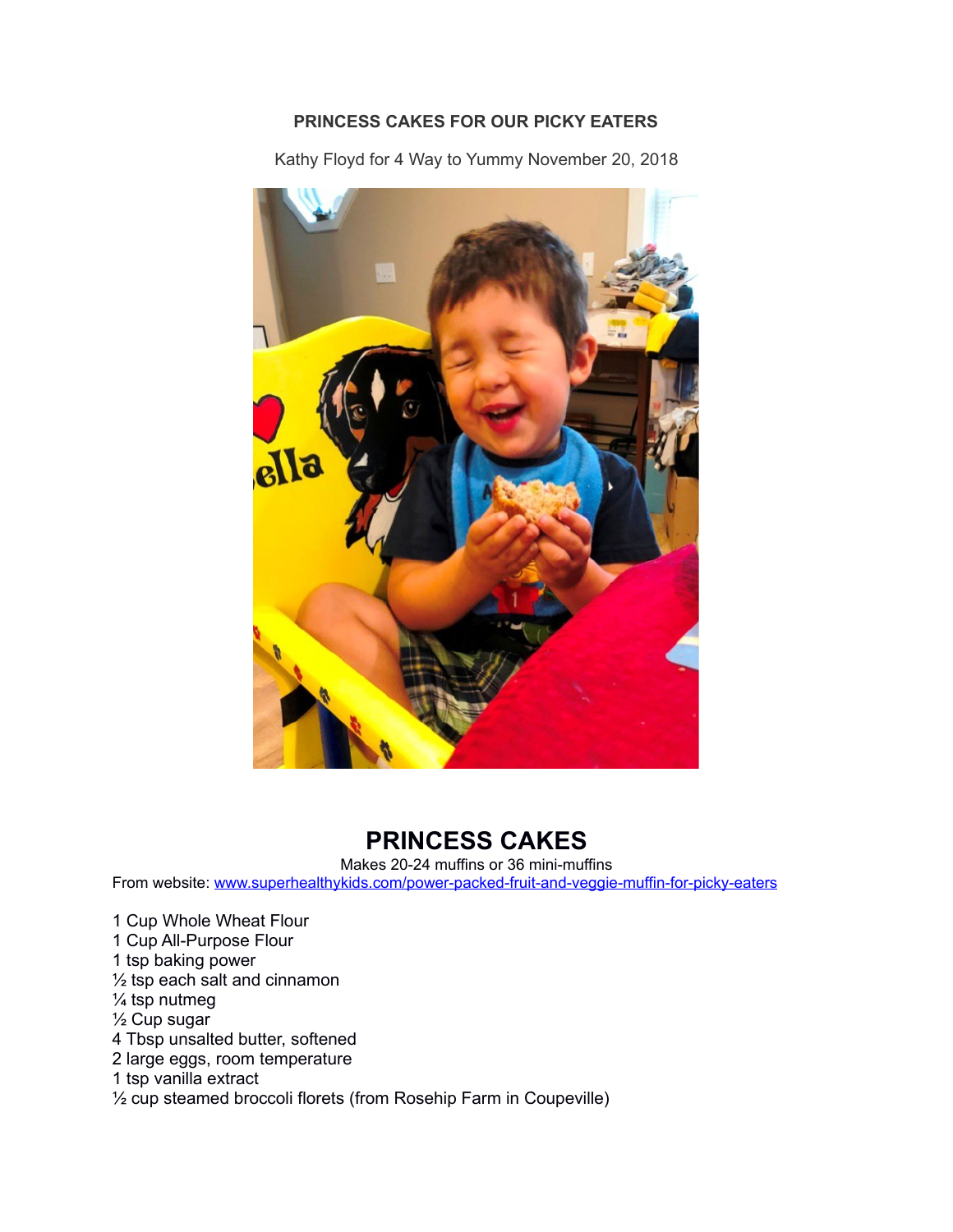- 1 small zucchini (I used 1 cup of shredded Full Cycle Farm Clinton from my freezer)
- 1 ½ medium carrot (From Rosehip Farm in Coupeville)
- ½ medium apple (from our Gravenstein tree)
- 1 medium banana
- 2 Tbsp of apple juice
- ¼ cup unsweetened applesauce (homemade Granny Smith from a neighbor)
- ¼ cup plain yogurt
- $\frac{1}{2}$  cup golden raisins



## **Directions:**

- 1. Preheat oven to 350 degrees F for mini-muffins or 375 degrees F for regular sized muffins.
- 2. In medium bowl, whisk together flours, baking soda, salt, nutmeg and cinnamon and set aside.
- *3.* In mixer bowl, mix together sugar, butter, eggs and vanilla. Beat well. *(Note: I bring both the butter and eggs to room temperature before making)*
- 4. Fill microwave safe dish with 1/8 to ¼ cup of water. Add the broccoli to the dish and cover. Cook on high for 3 minutes.
- *5.* Shred carrots. *(Note: I do this in my food processor with the grating disk if I am doubling the recipe for WIN.)*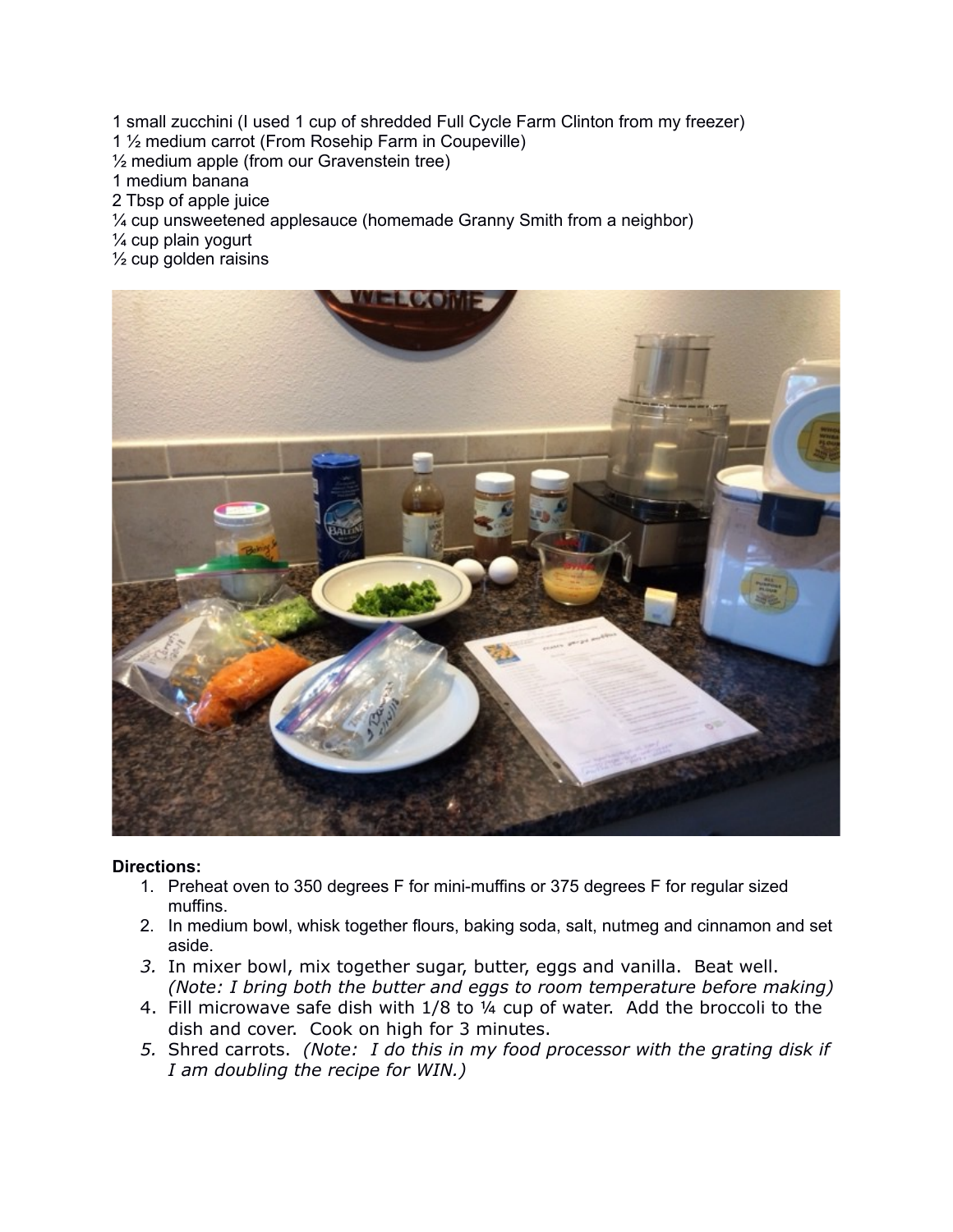6. In food processor combine steamed broccoli, zucchini, apple, banana, apple juice, and applesauce. Pulse until thoroughly mixed.



- 7. Combine the fruit and vegetable puree, carrots, and yogurt into the wet ingredient mixture in your mixer (sugar/butter/eggs) and beat until mixed.
- 8. Add the dry ingredients and mix just until combined and wet.



- 9. Add the golden raisins and mix just until combined.
- 10. Spray muffin tins with cooking spray or use paper liners (Note: If you use cooking spray on the liners, they practical fall off the muffin)
- 11. Scoop the mixture into the prepared muffin pans, filling each about  $\frac{3}{4}$  of the way full.